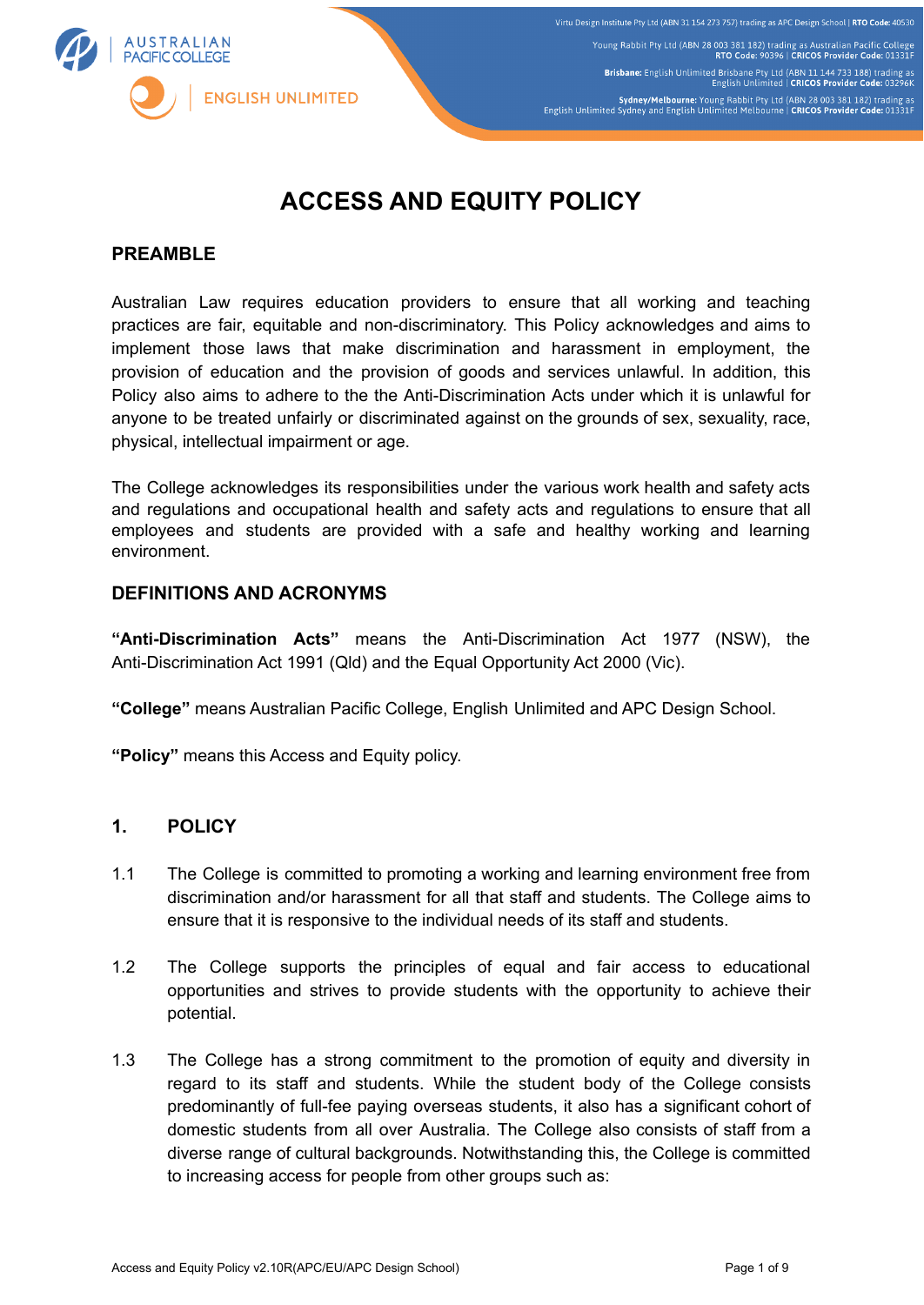

- a) Aboriginal and Torres Strait Islanders;
- b) South Sea Islanders; and
- c) people with disabilities.
- 1.4 The College endeavours to ensure that:
	- a) an environment of support and care for staff and students is provided;
	- b) cultural understanding and sensitivity inform the teaching and support of the staff and students;
	- c) there is early identification of students at risk of discrimination and/or harassment and support is provided for such students;
	- d) practices are non-discriminatory and address the needs of all groups;
	- e) all education processes are inclusive;
	- f) all education processes value students from a diverse background;
	- g) all policies and procedures are non-discriminatory and inclusive; and
	- h) staff and students are provided with information about access and equity issues and this Policy.
- 1.5 The College requests that new students indicate prior to, and at enrolment if they are in need of specific assistance with regard to either a physical disability or a learning impairment. At enrolment there is also an opportunity for students to seek assistance with regard to language, literacy and numeracy so that specific learning support may be provided (refer to the Language Literacy and Numeracy Policy). The College's academic staff endeavour to apply alternative learning and assessment strategies to assist students with special needs. The College endeavours to meet students' physical needs where possible. Students with specific physical needs are advised to contact the College before applying.
- 1.6 The College has open, fair and transparent procedures that allow:
	- a) for equal and fair treatment of all students seeking to enrol in its courses; and
	- b) it to make merit based decisions on the selection of students seeking to enrol in its courses and the treatment of such students.
- 1.7 The College promotes the development of a diverse and non-discriminatory work environment and requires that employees treat students, other employees and visitors to the College with respect and courtesy, and conduct themselves in a manner commensurate with this Policy.

# **2. REASONABLE ADJUSTMENTS**

2.1 At enrolment, all application forms require the student to identify whether they have a physical disability or a learning impairment that they would like assistance with.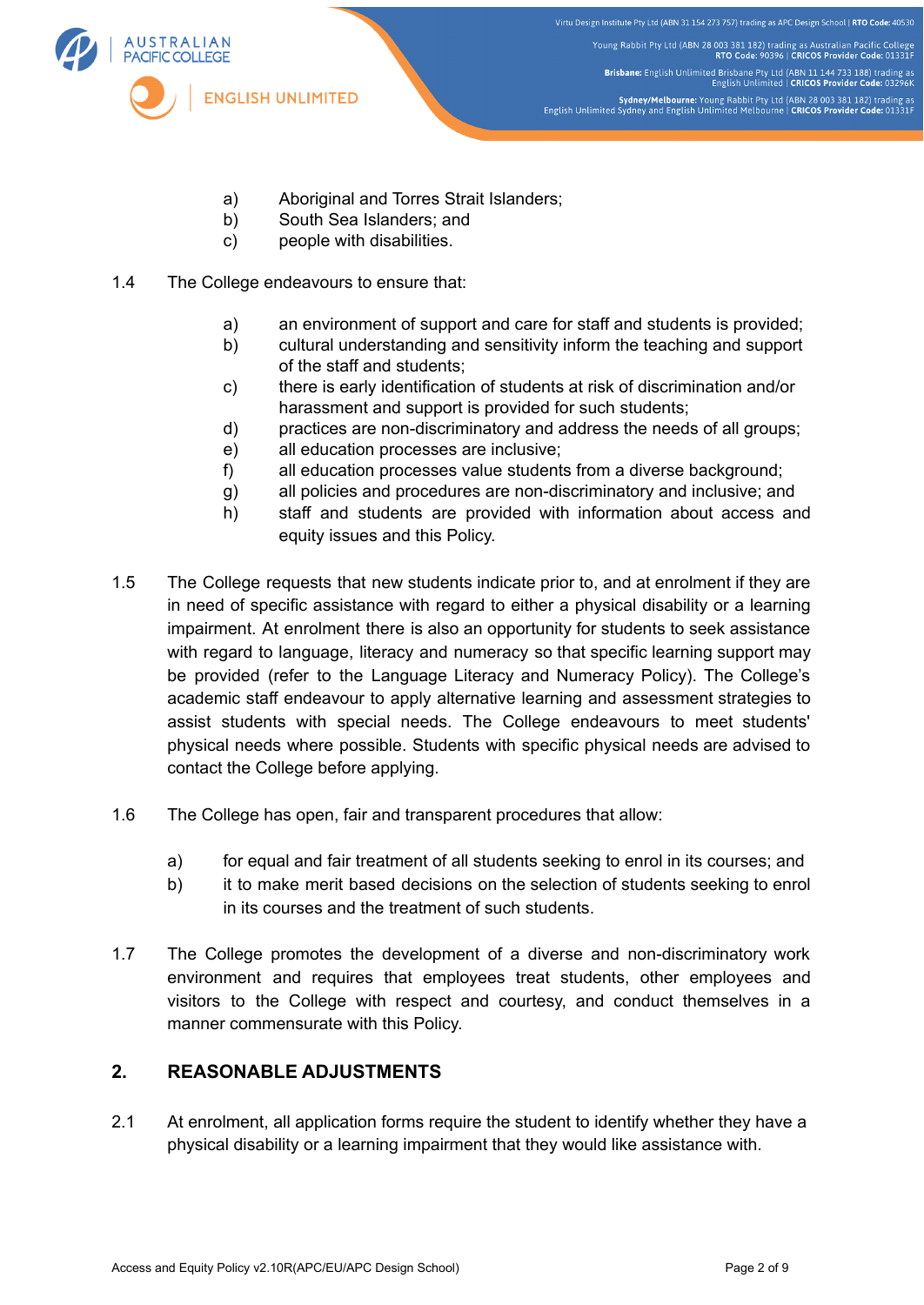

Virtu Design Institute Pty Ltd (ABN 31 154 273 757) trading as APC Design School | RTO Code: 40530 Young Rabbit Pty Ltd (ABN 28 003 381 182) trading as Australian Pacific College<br>RTO Code: 90396 | CRICOS Provider Code: 01331F Brisbane: English Unlimited Brisbane Pty Ltd (ABN 11 144 733 188) trading as<br>English Unlimited | CRICOS Provider Code: 03296K Sydney/Melbourne: Young Rabbit Pty Ltd (ABN 28 003 381 182) trading as<br>English Unlimited Sydney and English Unlimited Melbourne | CRICOS Provider Code: 01331F

- 2.2 All admissions staff are trained to be responsive to the needs of prospective students who may need educational or support services and to:
	- a) treat such information without discrimination; and
	- b) confidently advise students of the support services the College offers.
- 2.3 If a student identifies a need for educational or support services at enrolment, then the College will consider what reasonable adjustments may be needed to successfully assist the student on the same basis as a student without a disability to either:
	- a) complete the enrolment process;
	- b) complete the course itself; and/or
	- c) access the facilities or services of the College.

The College may engage the services of a third party to assess the needs of the student and to assist in formulating what would be the reasonable adjustments necessary.

- 2.4 If a third party is not engaged to assess the needs of the student, the academic management staff is responsible for acting upon the information obtained in the application form. Academic or facilities management staff will refer to the examples of reasonable adjustments found in Appendix 1 of this Policy when drafting the adjusted training and assessment plans.
- 2.5 An adjustment is reasonable if it balances the interests of both the student and the College. Consideration will be given to things such as:
	- a) the student's disability;
	- b) the choice of course;
	- c) the effect of the adjustment on the student's ability to achieve learning outcomes and to participate fully in the course;
	- d) the effect of the adjustment on others including the College, staff and other students; and
	- e) the cost and benefits of making the adjustment.
- 2.6 Before an adjustment is finalised the College will consult the student about:
	- a) whether the proposed adjustment is reasonable to them;
	- b) the extent to which the adjustment would achieve the student's aims for their study; and
	- c) if the student does not agree with the proposed adjustment, whether there is any other reasonable adjustment that may be made.
- 2.7 At all times, the College is entitled to maintain the academic requirements of the course and training package any other requirements/components inherent to the nature of the course. It is allowable to exclude a student who cannot meet the inherent requirements of the course, even with adjustments. The College is also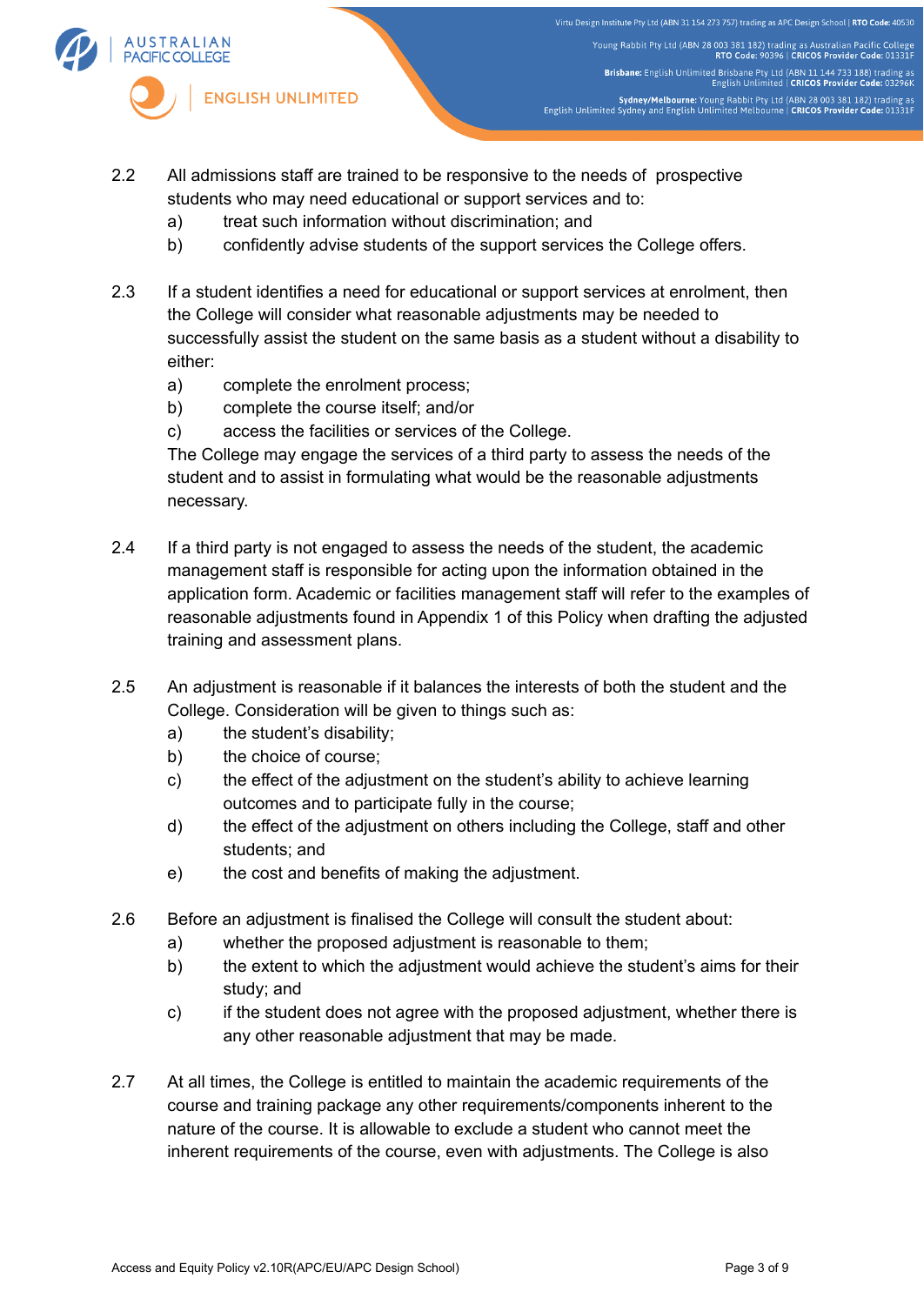

Virtu Design Institute Pty Ltd (ABN 31 154 273 757) trading as APC Design School | RTO Code: 40530 Young Rabbit Pty Ltd (ABN 28 003 381 182) trading as Australian Pacific College<br>RTO Code: 90396 | CRICOS Provider Code: 01331F Brisbane: English Unlimited Brisbane Pty Ltd (ABN 11 144 733 188) trading as<br>English Unlimited | CRICOS Provider Code: 03296K Sydney/Melbourne: Young Rabbit Pty Ltd (ABN 28 003 381 182) trading as<br>English Unlimited Sydney and English Unlimited Melbourne | CRICOS Provider Code: 01331F

entitled to consider excluding a student if any adjustment would impose unjustifiable hardship on its operations.

- 2.8 The College's decision will be provided to the student in writing as soon as practicable together with a copy of the training and assessment plan and any costs payable by the student. If the College chooses not to offer an adjustment, it will inform the student in writing of the decision and its reason. In the event the College does not offer the student an adjustment or place in the course, it will also inform the student of the College's complaints and appeals process that the student may wish to access.
- 2.9 Where reasonable adjustments are implemented, the detailed training and assessment plan including timetables, notes regarding the required adjustments and any related communications regarding the adjustments will be distributed to the campus staff, student care, student's trainer/teacher (including any substitute staff) and a copy will be maintained on the student's file.
- 2.10 The training and assessment plan will be reviewed by the trainer/teacher and the campus manager/Assistant Academic Manager to ensure its efficacy. Any changes made to the plan must be communicated to the student and a copy retained on the student's file.
- 2.11 The College endeavours to obtain information on a student's needs before course commencement but this may not always occur. Where needs arise during a course this Policy will apply and the College will attempt to adjust the student's learning requirements accordingly.

#### **4. IMPLEMENTATION**

- 4.1 It is the responsibility of all staff to ensure that they understand and implement this Policy and behave in a respectful and non-discriminatory manner when dealing with other staff, students and visitors to the College.
- 4.2 Similarly all students are required to behave in a respectful and non-discriminatory manner when dealing with staff, other students and visitors.
- 4.3 All staff are informed and provided with access to a copy of this Policy as a part of the staff orientation process. Students are informed of this Policy during the enrolment process and as a part of their orientation process. Copies of this Policy are available on the staff intranet and the College website.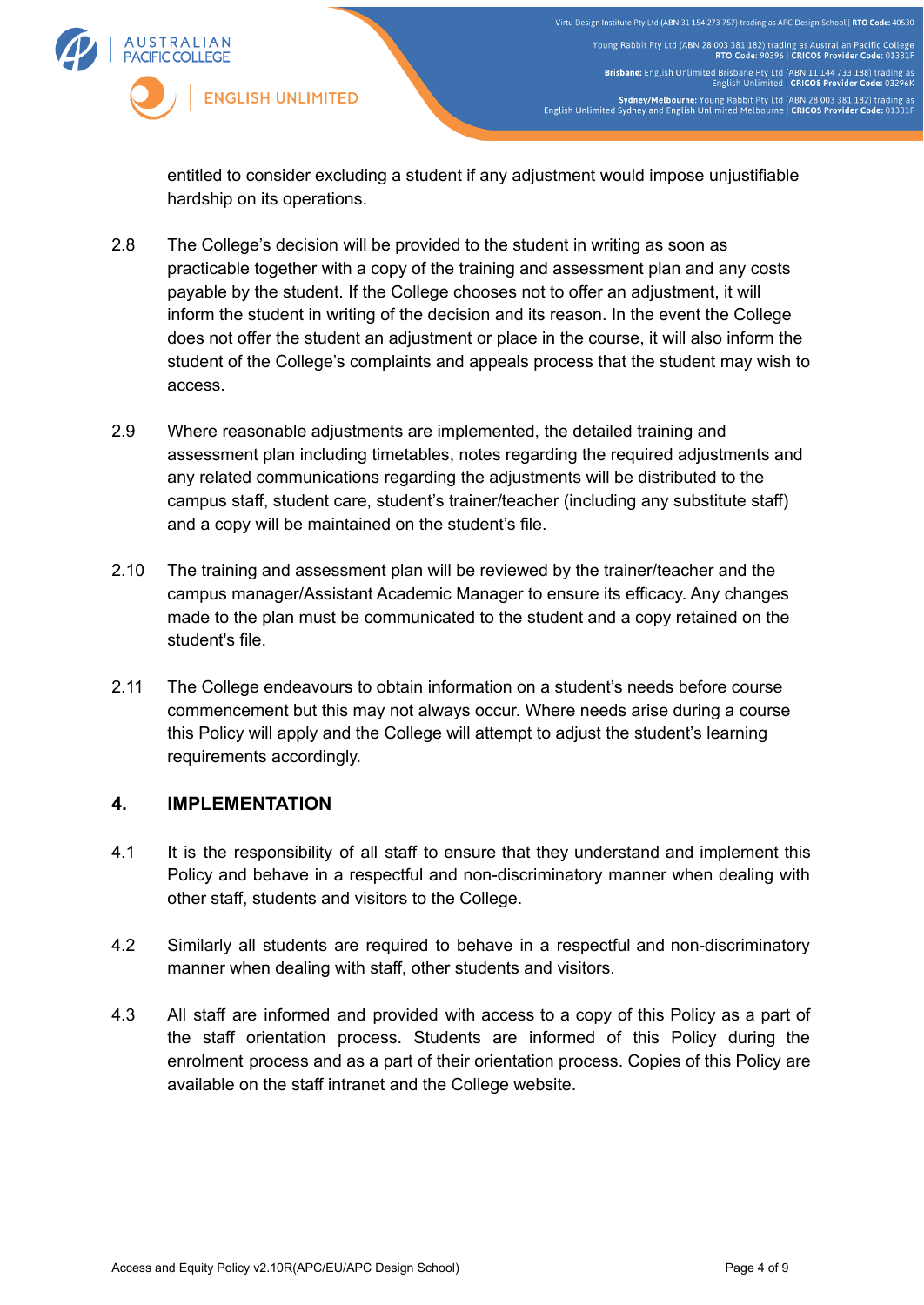

# **APPENDIX ONE REASONABLE ADJUSTMENT EXAMPLES**

Examples of reasonable adjustments include:

| <b>Type of Disability</b>      | <b>Example of Reasonable Adjustment</b>                                                                                                                                                                                                                                                                                                                                          |
|--------------------------------|----------------------------------------------------------------------------------------------------------------------------------------------------------------------------------------------------------------------------------------------------------------------------------------------------------------------------------------------------------------------------------|
| <b>Hearing Impairment</b>      | one-on-one support<br>study skills and tutorial sessions<br>provision of workbooks prior to each study<br>period<br>facing the learner and speaking clearly (if a<br>learner lip-reads) producing all relevant<br>information in writing assistive technology /<br>equipment<br>provision for a note taker<br>additional time                                                    |
| <b>Intellectual Disability</b> | one-on-one support<br>study skills and tutorial sessions<br>$\bullet$<br>additional time<br>split sessions<br>break assessments into appropriate component<br>$\bullet$<br>parts which can be undertaken separately<br>rest breaks in lengthy sessions<br>separate assessment venue if learner is<br>distracted by others' movements or noise<br>a variety of assessment methods |
| <b>Physical Disability</b>     | one-on-one support<br>study skills and tutorial sessions<br>a personal assistant provided by the learner<br>alternative methods of competence<br>demonstration<br>additional time<br>entry to campus assistance                                                                                                                                                                  |
| Learning Impairment            | one-on-one support<br>study skills and tutorial sessions<br>additional time<br>an interpreter<br>a reader<br>split sessions<br>break assessments into appropriate component<br>parts which can be undertaken separately<br>rest breaks in lengthy sessions<br>separate assessment venue if learner is<br>distracted by others' movements or noise                                |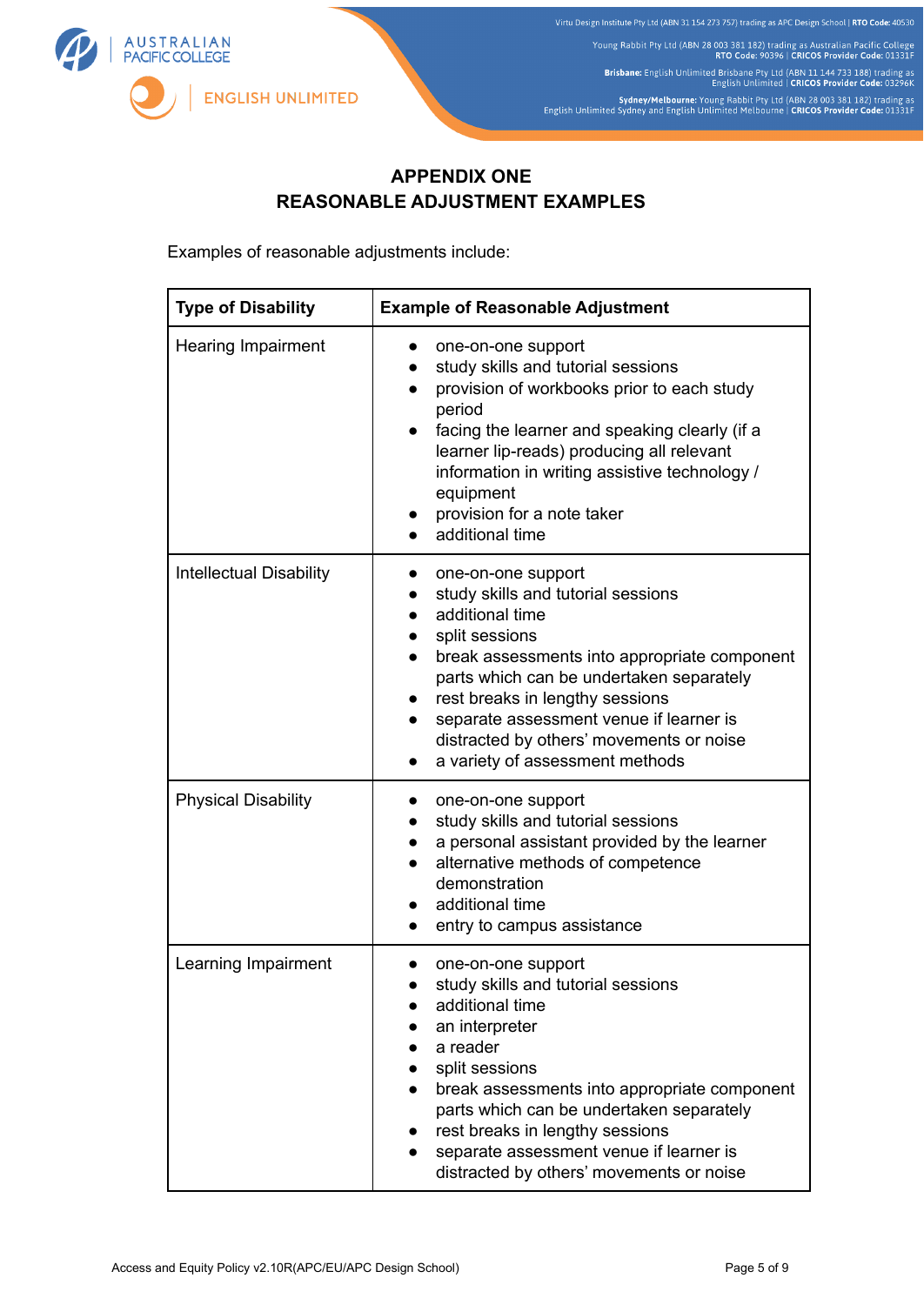



٦Ī,

Brisbane: English Unlimited Brisbane Pty Ltd (ABN 11 144 733 188) trading as<br>English Unlimited | CRICOS Provider Code: 03296K

Sydney/Melbourne: Young Rabbit Pty Ltd (ABN 28 003 381 182) trading as<br>English Unlimited Sydney and English Unlimited Melbourne | CRICOS Provider Code: 01331F



r

**ENGLISH UNLIMITED** 

|                                     | a variety of assessment methods                                                                                                                                                                                                                                                                                                                                                                                                                         |
|-------------------------------------|---------------------------------------------------------------------------------------------------------------------------------------------------------------------------------------------------------------------------------------------------------------------------------------------------------------------------------------------------------------------------------------------------------------------------------------------------------|
| <b>Mental Illness</b>               | one-on-one support<br>study skills and tutorial sessions<br>additional time<br>rest breaks<br>separate examination venue<br>online assessment or other assessment<br>methods<br>split sessions<br>break assessments into appropriate component<br>parts which can be undertaken separately<br>rest breaks in lengthy sessions<br>separate assessment venue if learner is<br>distracted by others' movements or noise<br>a variety of assessment methods |
| <b>Acquired Brain</b><br>Impairment | one-on-one support<br>study skills and tutorial sessions<br>split sessions<br>break assessments into appropriate component<br>$\bullet$<br>parts which can be undertaken separately<br>rest breaks in lengthy sessions<br>$\bullet$<br>separate assessment venue if learner is<br>$\bullet$<br>distracted by others' movements or noise<br>additional time<br>a variety of assessment methods                                                           |
| Vision Impairment                   | one-on-one support<br>study skills and tutorial sessions<br>audio files or text-to-speech technology<br>large print materials or magnification aids<br>screen readers<br>oral assessment or recorded questions<br>a reader<br>additional time<br>models, graphics or practical examples to<br>illustrate questions<br>heavy lined paper<br>entry to campus assistance.                                                                                  |
| <b>Multiple Disabilities</b>        | one-on-one support<br>study skills and tutorial sessions<br>a personal assistant provided by the learner<br>alternative methods of competence<br>demonstration<br>additional time<br>an interpreter                                                                                                                                                                                                                                                     |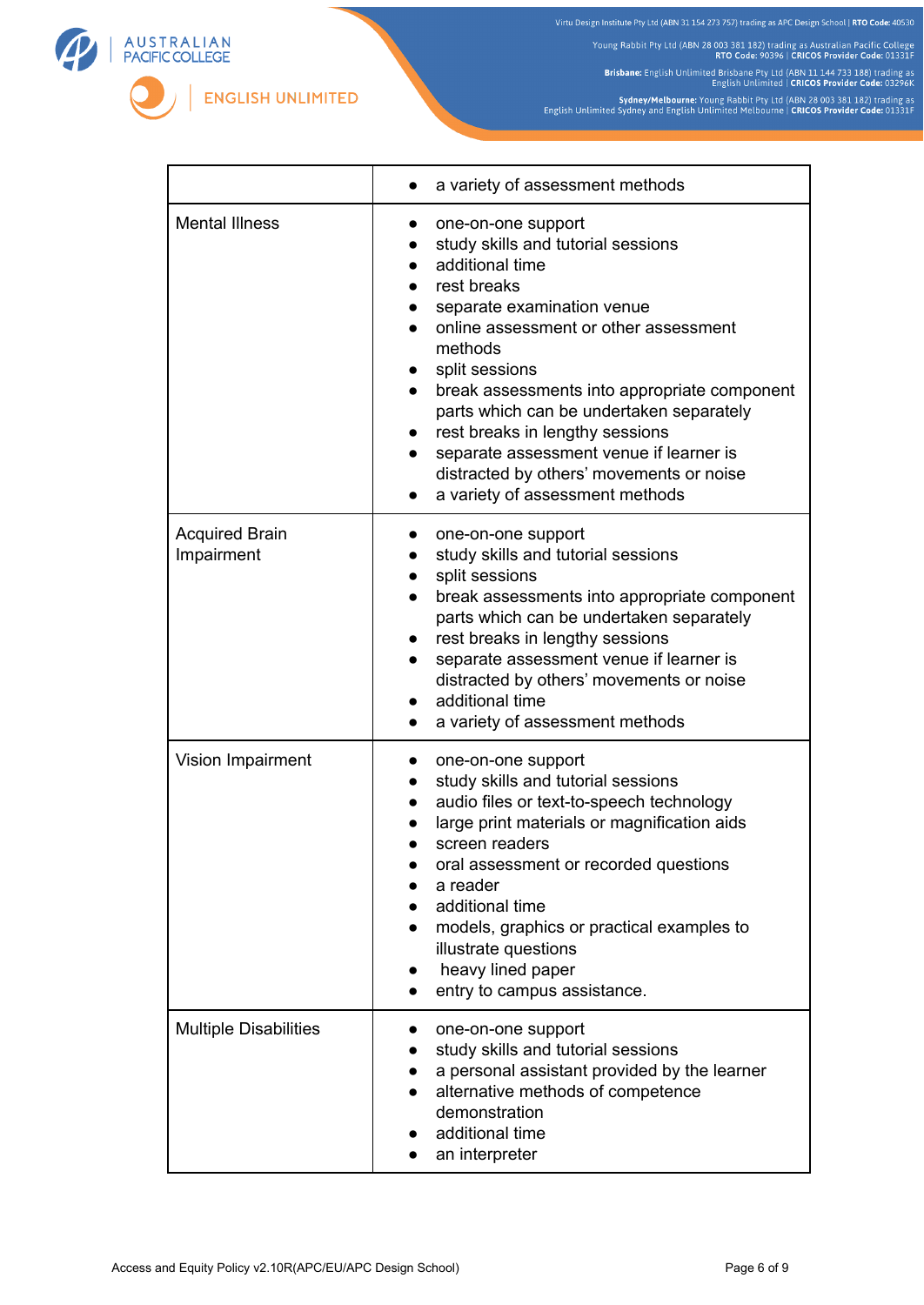

- rest breaks in lengthy sessions ● separate assessment venue if learner is distracted by others' movements or noise • a variety of assessment methods
- entry to campus assistance.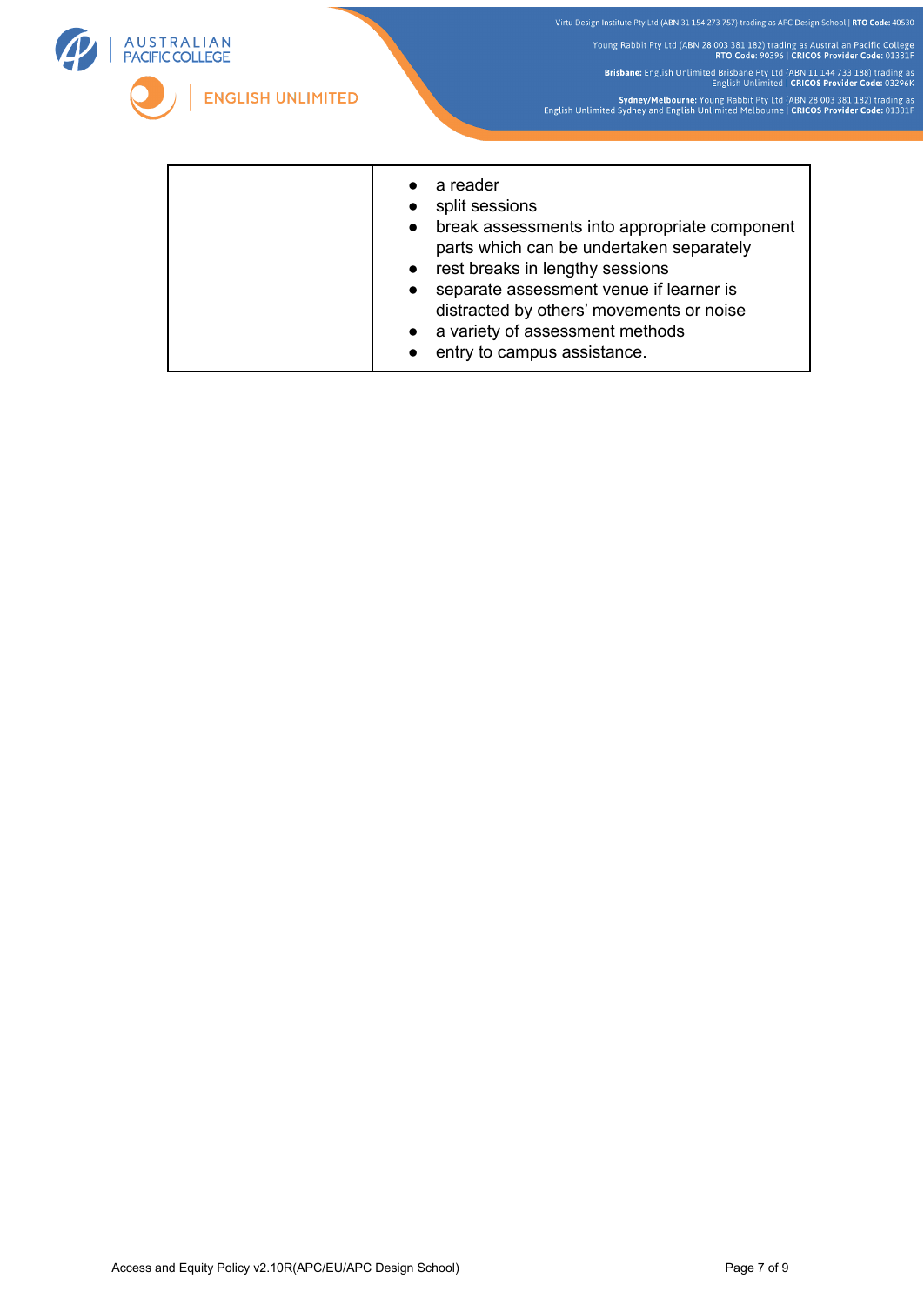

# **POLICY REVIEW**

The Policy will be reviewed through consultation at management and staff meetings as part of the three year review cycle.

# **RELEVANT LEGISLATION**

This document references the following legislation, regulations, codes and standards:

| RELEVANT LEGISLATION/CODES/STANDARDS |                                                                                                                                                                                                                                                                                                                                                                               |  |
|--------------------------------------|-------------------------------------------------------------------------------------------------------------------------------------------------------------------------------------------------------------------------------------------------------------------------------------------------------------------------------------------------------------------------------|--|
| Commonwealth                         | Standards for Registered Training Organisations (RTOs) 2015 -<br>Standard 1.7<br>Racial Discrimination Act 1975 (Cth)<br>Sex Discrimination Act 1984 (Cth)<br>Disability Discrimination Act 1992 (Cth)<br>Work Health and Safety Act 2011 (Cth)<br>Work Health & Safety Regulations 2011 (Cth)<br>VET Students Loan Act 2016 (Cth)<br>Higher Education Support ACT 2003 (Cth) |  |
| New South Wales                      | Anti-Discrimination Act 1977 (NSW)<br>Work Health and Safety Act 2011 (NSW)<br>Work Health & Safety Regulations 2011 (NSW)                                                                                                                                                                                                                                                    |  |
| Queensland                           | Anti-Discrimination Act 1991 (Qld)<br>Work Health and Safety Act 2011 (Qld)<br>Work Health and Safety Regulations 2011 (Qld)                                                                                                                                                                                                                                                  |  |
| Victoria                             | Equal Opportunity Act 2010 (Vic)<br>Occupational Health and Safety Act 2004 (Vic)<br>Occupational Health and Safety Regulations 2007 (Vic)                                                                                                                                                                                                                                    |  |

# **RELATED POLICIES AND PROCEDURES**

This document references the following College policies and/or procedures:

| <b>Related Policies and Procedures</b> |                                                                                                                              |  |
|----------------------------------------|------------------------------------------------------------------------------------------------------------------------------|--|
| <b>Policies</b>                        | Language, Literacy, Numeracy Policy<br><b>Complaints and Appeals Policy</b><br>Harassment, Victimisation and Bullying Policy |  |

## **KEYWORDS**

| <b>Keywords</b> | Access and Equity, Discrimination, Unfair Treatment, safe, healthy, |
|-----------------|---------------------------------------------------------------------|
|                 | fair, diversity, wheelchair accessibility, disability               |